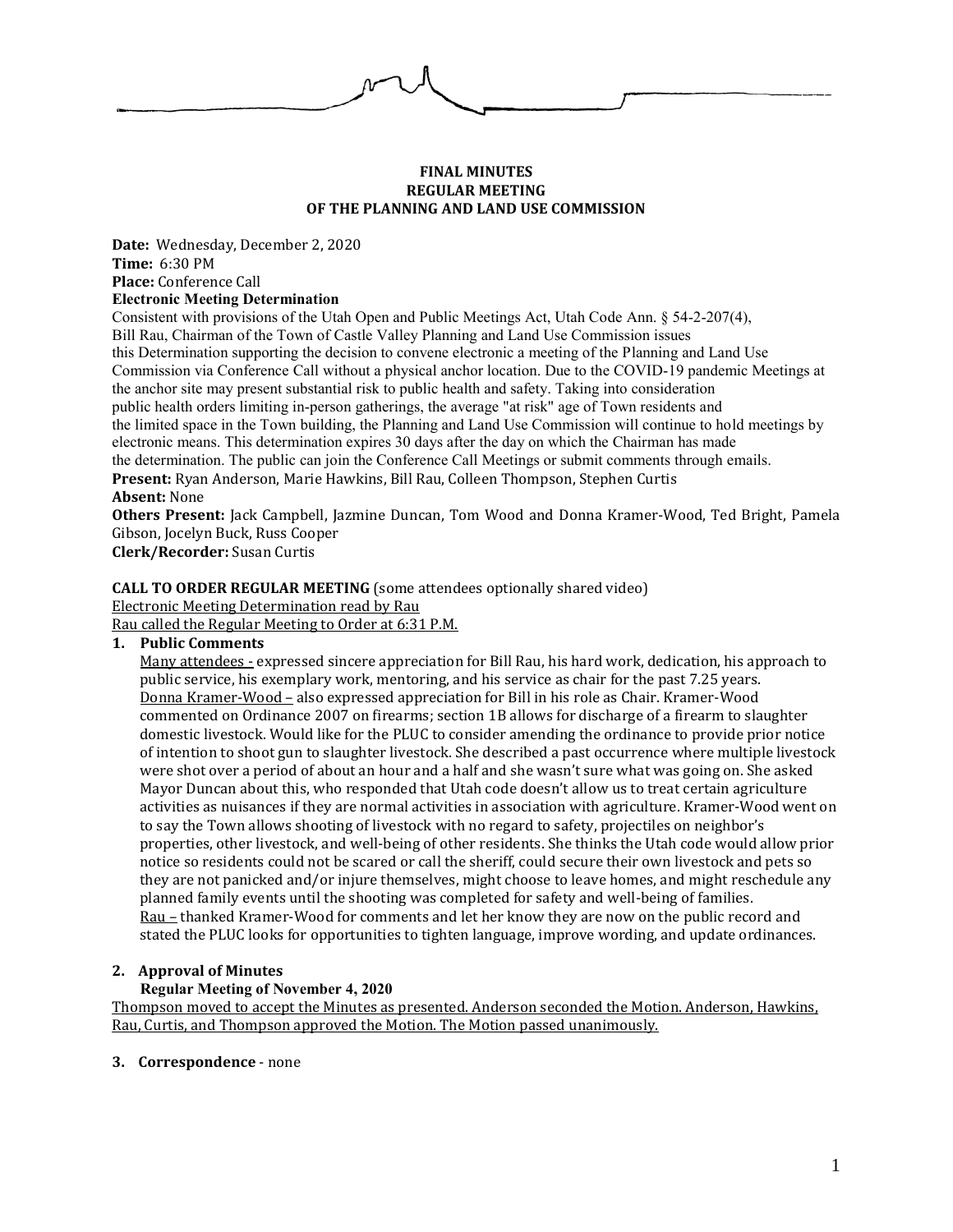# **4. Town Council Meeting Report** —Thompson

1. The town of Bluff invited members of Castle Valley town Council and others to attend their next meeting to help with strategic planning for their relatively new town. Colleen Thompson volunteered for the PLUC. The video meeting is December 1.

2. Town Council discussed some language changes to the Complaint Resolution Process to fix mistakes in the timeline and remove some ambiguity.

#### **5. Building Permit Agent Report** —Thompson

#### **Permit Activity:**

#### **TOWN OF CASTLE VALLEY - Building Permits Report**

#### Approval Date Between 11/1/2020 And 11/30/2020

| Approval Lot   | Road                    | Owner                 | Type            | <b>Purpose</b> | Description      |       | Height Sq Ft $\leq$ =19 Sq Ft >19 |              |
|----------------|-------------------------|-----------------------|-----------------|----------------|------------------|-------|-----------------------------------|--------------|
| 11/1/2020 420  | Castle Creek Lane       | Thoma, Franz          | <b>CLUC</b>     | Barn           | Horse barn       | 11.75 | 783                               | $\mathbf{0}$ |
| 11/19/2020 074 | <b>Bailey Lane West</b> | Holland, Harry & Deb  | Electrical      | Solar          | 8.6kw roof mount |       |                                   |              |
| 11/29/2020 321 | Keough Lane             | Craig, Larry & Lesley | <b>Building</b> | Garage         | 2-fir gar 2 bath | 24.8  |                                   | 2308.5       |

#### **TOWN OF CASTLE VALLEY - PLUC Exceptions Report**

Renewal Date Between 11/1/2022 And 11/30/2022

| Lot | Renewal | Approval | Owner                                 | Type       | Conditions | <b>Notes</b>     | <b>Non-Routine</b> |
|-----|---------|----------|---------------------------------------|------------|------------|------------------|--------------------|
| 055 |         |          | 11/30/2022 11/30/2016 HF Holdings Inc | <b>TDP</b> | Renewal    | On septic system |                    |

#### **Discussion:**

Rau – question about Garage on Keough – says 2 bathrooms in garage, seems odd to have garage with 2 bathrooms

Thompson - County inspector has some follow up questions on this permit request as seems the second floor is possibly planned as a residence. This residence would not be on same lot as owner's residence; they own 2 contiguous lots.

Anderson – have same concerns, conversations with other residents, some being built 2 stories, looks like building with other intentions in mind, hearing from residents with concerns about garages that exceed the size of Town buildings, a couple exceed the size of the fire house, concerned about nature of construction going on now in the valley.

Thompson – one going up on Bailey, three car garage that looks huge, it complies with zoning, some build for motor sports uses, but one on Keough looks like they have other plans for second floor, so county is following up, county inspector can ask questions that CV BPA cannot ask (i.e. purpose of 220 outlets). Will find out if building is a residence then can take next steps. As for huge boxes, they are huge but they follow zoning, may affect eventual residence size because of the7, 000 sf per lot cap.

Hawkins – thought might be bringing in heavy equipment for business in these cases.

Thompson – PLUC may want to address in future, this is why limits were established in 2010, and these comply with zoning so BPA can't say no. The 25-foot height limit is one BPA pays close attention to, the trouble is max height building and big box shape makes it seem more intrusive.

#### **6. Procedural Matters**

**EFT** Discussion re. Update on action items from previous PLUC meetings

- no action item updates were given.

#### **7. NEW BUSINESS –**

#### **7a. Discussion and possible action re. PLUC recommendation to Town Council to approve conditional use and business license renewals for 2021**

Rau – items marked in green on the reports are the renewals

Clerk – reported on renewals and that had not received renewals on all from prior year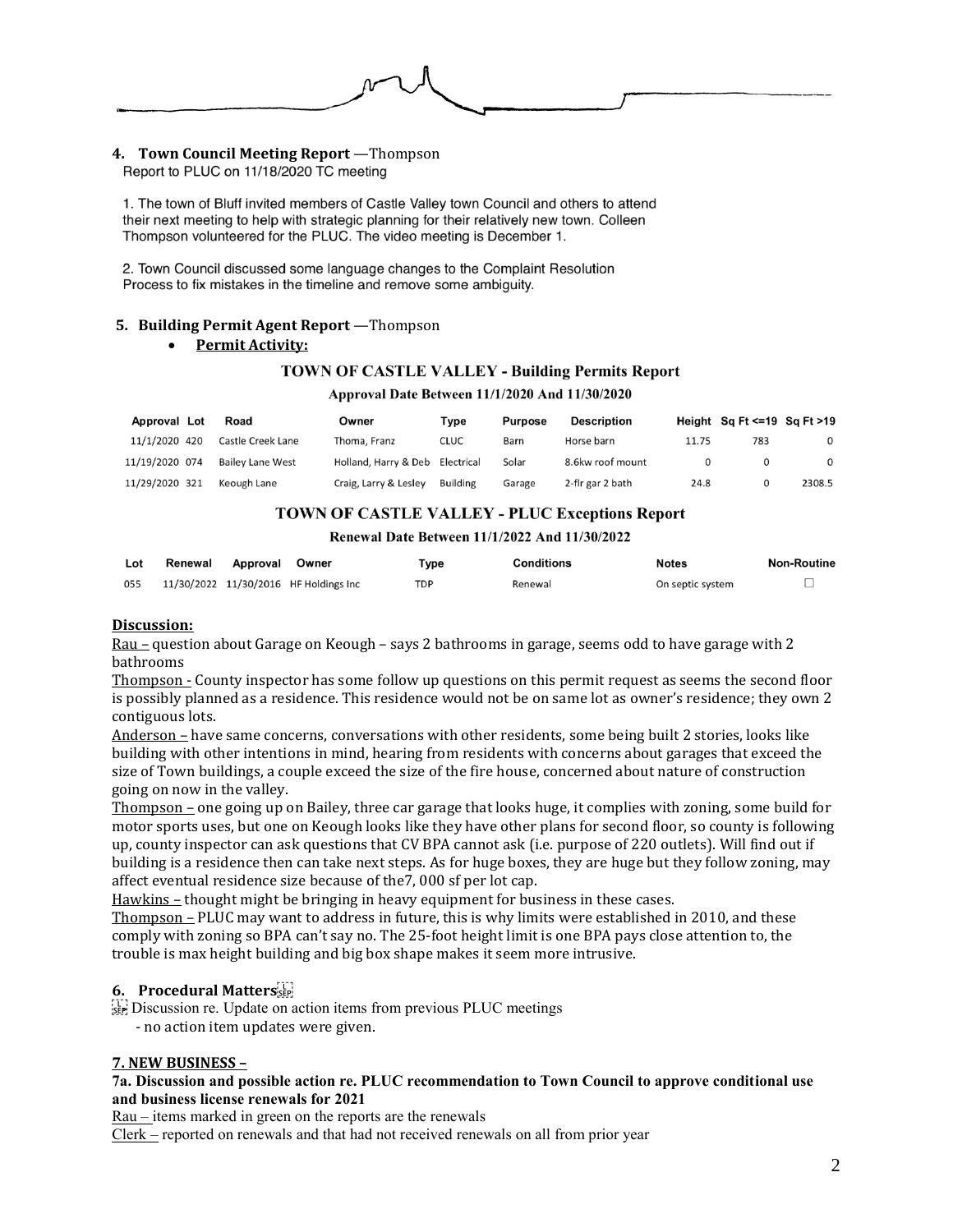

Rau – looked at reports, confirmed fireworks for Rick Fullam not renewing as he's deceased and new owner does not plan to renew. On renewals, what has been done in past is to make second contact with individuals who have not contacted clerk yet. The clerk can then update the report before sending to the Town Council and then update the PLUC.

Clerk – updated PLUC on new requests.

Anderson – question on count, list looks like about a third of past requests are being renewed?

Clerk – commented looks like about 50/50 renewals right now.

Rau – not unusual that have not received responses when time to send report to town council and

asked for motion to send reports to Town Council with caveat the report will be updated to send to Town Council,

next meeting report under procedural matters with any new reports that have come in.

Rau – asked if have a motion to send current report with note on updates?

Thompson moved to send report to Town Council. Curtis seconded the Motion. Anderson, Hawkins, Rau, Curtis, and Thompson approved the Motion. The Motion passed unanimously.

#### **7b. Discussion and possible action re. nonroutine solar permit application on Lot 60** Rau – opened discussion **Discussion:**

Thompson – provided summary of request stating owner does not live here. Request is non-routine due to kilowatts requested, explanation for need for this much kw to power entire home and car charging station. This requires PLUC approval.

Hawkins – looked larger than actually is, seems won't be shining in other faces.

Thompson – dug into hillside for install, location of ground mount is well within setbacks, 30-degree tilt angle is low, less than at Town Hall, non-reflective coating does not cause glare, not very tall or vertical, close to back of lot behind the house, only immediate neighbors would be able to see.

Curtis – What is history of 10kw, is 10kw becoming dated? Will we start seeing requests for 15 kw? How did 10kw get chosen, any need to update the number?

Thompson – this is first non-routine application in 2 years since became BPA, not familiar with the history of the limit.

Hawkins – Town went through a lot of discussion to come up with that number; talked to several folks in business, what average house would need, and this was more than adequate and don't think it needs any tweaking now. Campbell – original arrays had larger panels and technology has improved, same size array can put out more wattage, might be good idea to review the ordinance.

Rau- average normal home use at the time reviewed was under 10kw, had understanding for non-routine requests for higher kw.

Thompson – appliances these days are more efficient so may be a wash, non-routine may delay a little because of meeting schedule, but is not a burdensome process.

Rau – agree it's not burdensome.

Anderson – commented on Curtis question that it may be a question for future as some countries by 2035 are looking to be less carbon dependent and more electric based, 10kw ok now, but may need to look at and see if necessary to update wattage.

Rau – does PLUC want to accept non-routine application?

Hawkins moved to make motion to approve non-routine permit application. Anderson seconded the Motion. Anderson, Hawkins, Rau, Curtis, and Thompson approved the Motion. The Motion passed unanimously.

#### **7c. Discussion and possible action re. Amending Ordinance 85-3 to reduce the number of permitted swine**

Rau opened discussion – preamble context given, animal livestock numbers are included in 85-3 in section 4.9, 4.9.4, dividing animals into categories by size, expressed in terms of animal units, permits up to 30 medium size animals, would mean up to 30 swine. Found in town survey that people are not comfortable with that large a number. Prior meeting discussion would like to bring number down or not permit swine at all. Opened up for discussion, likely lead to subsequent discussion in future meeting, and public can comment after PLUC members have input.

#### **Discussion:**

Thompson – sent out background information to PLUC, Campbell, and Keeler. Keeler has been talking to people who own pigs. Thompson spoke to Darin Menlove at Castle Valley Creamery as they have a pig. A lot of people moved to Castle Valley because of the agriculture possibilities. Pigs or no pigs, everybody agrees 30 is too many, even people who have pigs couldn't imagine more than 10, most known of is 3 adults. She has done some research across country on pigs. Digestive system differs from cows, sheep, goats (monogastric, like humans, vs ruminant).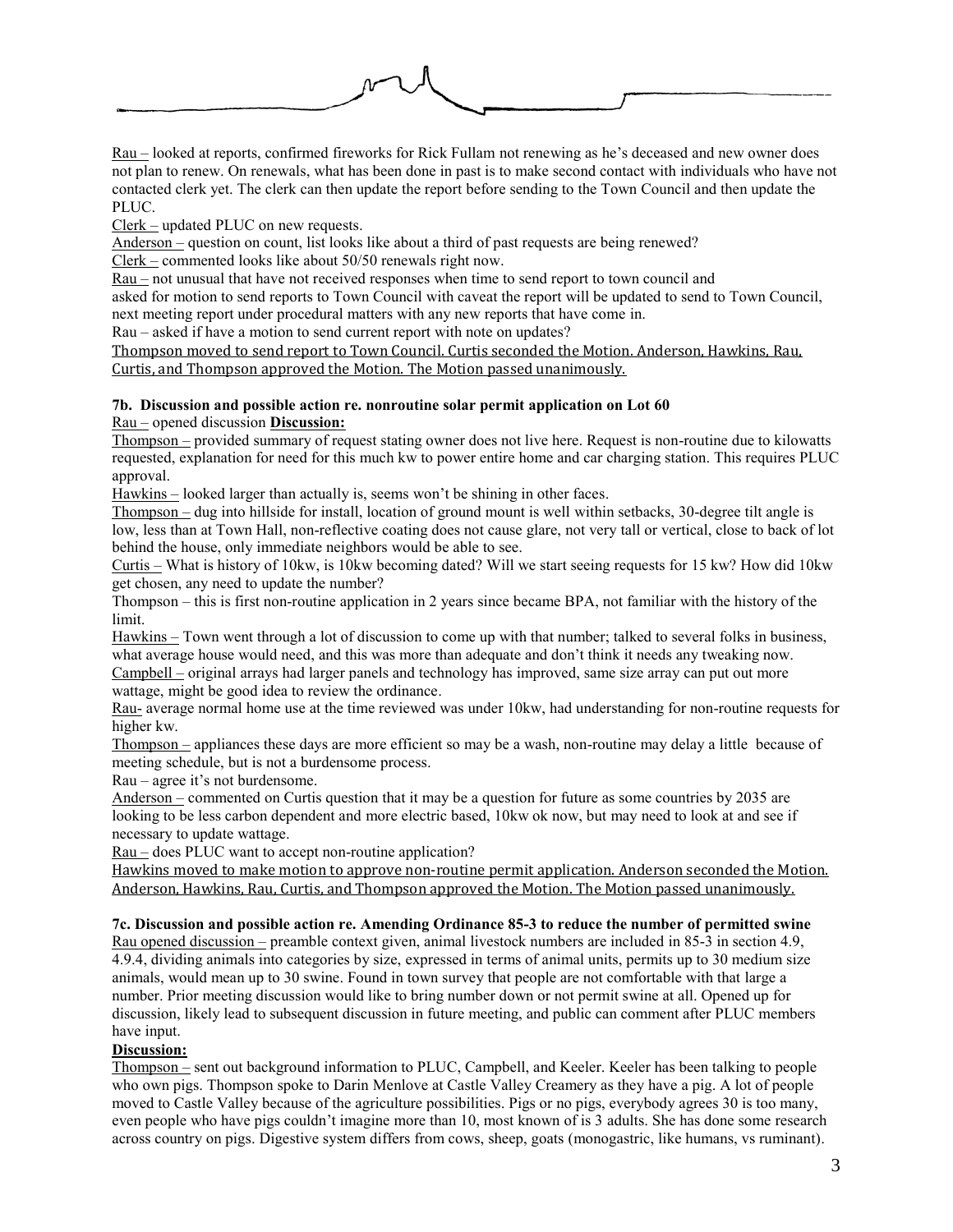

May not belong in current medium size animal category like goats and sheep, because of biologic differences. Think we might need a separate section of 4.9 for swine due to different digestive systems and waste. Most residents have Heritage breeds; some heritage breeds do well in dry climates and some don't. Size weight limit is one factor to put in bucket of things to consider. Several lots have pigs today and many residents didn't know they were there until Keeler did survey. Nationwide articles acknowledged planning commission teams often don't have expertise in animals; we need to include livestock owners in the process and maintain community goodwill for everybody. Listed some of the zoning tools used by other communities, limiting size or breeds, setbacks, special permits, etc. Need to come up with reasonable way to handle subadults and make it reasonable for all residents. Some people breed their own pigs, and other people buy weaners and keep a few months and then butcher. Today half of owners do breeders and other half do weaners. Think about possibility of a conditional use permit, because permitees may be more likely to abide by conditions because they've signed off on it, or if not a permit system maybe a special condition for dealing with pig nuisance complaints.

Rau – asked Anderson to take over as Chair temporarily.

Anderson - asked for additional comments or questions.

Hawkins – thought we were limited on what conditions we can put on agricultural practices. Best practices accepted practices keep being said, if accepted practice not sure we can make harder on them.

Thompson – Utah state limit is on nuisance lawsuits on farms. With a CUP, if certain number of neighbors complain, may have to review at renewal. Agree to look at what is allowed by state if decide to go there.

Hawkins – read articles on heritage pigs, sounded nice but glossed over amount of waste produced by pigs, agree Heritage pigs sound better, putting a weight limit in is a good way to do it.

Thompson – Breed called Kunekune pigs owned by several folks in Valley, get up to 600 pounds [this was incorrect; it's more like 300-400]. Keeler learned the Heritage breeds do better in non-confined area.

Hawkins – thought she read if have these type pigs they need a wallow and no residents here wanted a wallow. Thompson – if hot weather pigs might need this to stay cool, this is where limiting to 3 pigs for example would be better than 30 pigs.

Hawkins – farms in articles have massive farms, not 5 or 10 acre lots with a house on it, so not that kind of room here to let them roam.

Thompson – In the section 4.10 that was amputated there were area requirements; 4.9 has no area limits now, think about limits. Jeff Whitney has 3 pigs, Creamery has 1, Hollings we don't know, think 5 or 6 in a litter; Whitney breeds and sells most weaners and keeps 3 adults, so any rules we write need to take animal husbandry into account, rather than one size fits all. An informed ordinance is less likely to impinge on neighbors but let pig owners do what they want.

Anderson – Thompson mentioned originally there was to be conversation to get information back from livestock owners on advice on how we should move forward.

Thompson – said livestock owners were to attend the meeting tonight but did not come, maybe individual conversations are better anyway.

Hawkins – can't keep waiting meeting to meeting to address, we are close to settling on numbers.

Thompson – We need to address how many piglets can you keep? Would like to get harder information from livestock owners, many breeds out there, address how long to keep piglets after weaned, bounce this off those who have pigs to meet needs and be responsible to neighbors.

Hawkins – don't some breeds have more piglets than others? If problem is you can have three but this many piglets, breed may have effect on this, do we need control on breed or size?

Anderson – other consideration is how housing pigs or leaving free range, Jason and Ali have one large pig that free ranges, the smell not as bad until end of summer when they butchered, if kept in wallow or sty it could become unseemly for neighbors.

Thompson – been told pigs do tear up ground, don't know if can require certain amount of space.

Hawkins – space will come automatically with amount of adults and piglets.

Anderson – need information from pig owners how they are keeping the animals now to get baseline for decisions. Rau – returned to meeting as chair and asked to make points. Likes the way livestock committee has moved forward, yet we are a public body at a public meeting, if people chose not to show up, as a public body we still have to move forward with ways that are appropriate for town, and can't wait month after month. Rau likes the number 3, agree it may be good to create a separate section of 4.9 dealing specifically with swine so pigs do not fall within animal unit category; however, animal units provide property owners with guidance on mixed types of animals. Hawkins – thought originally went with animal units for flexibility.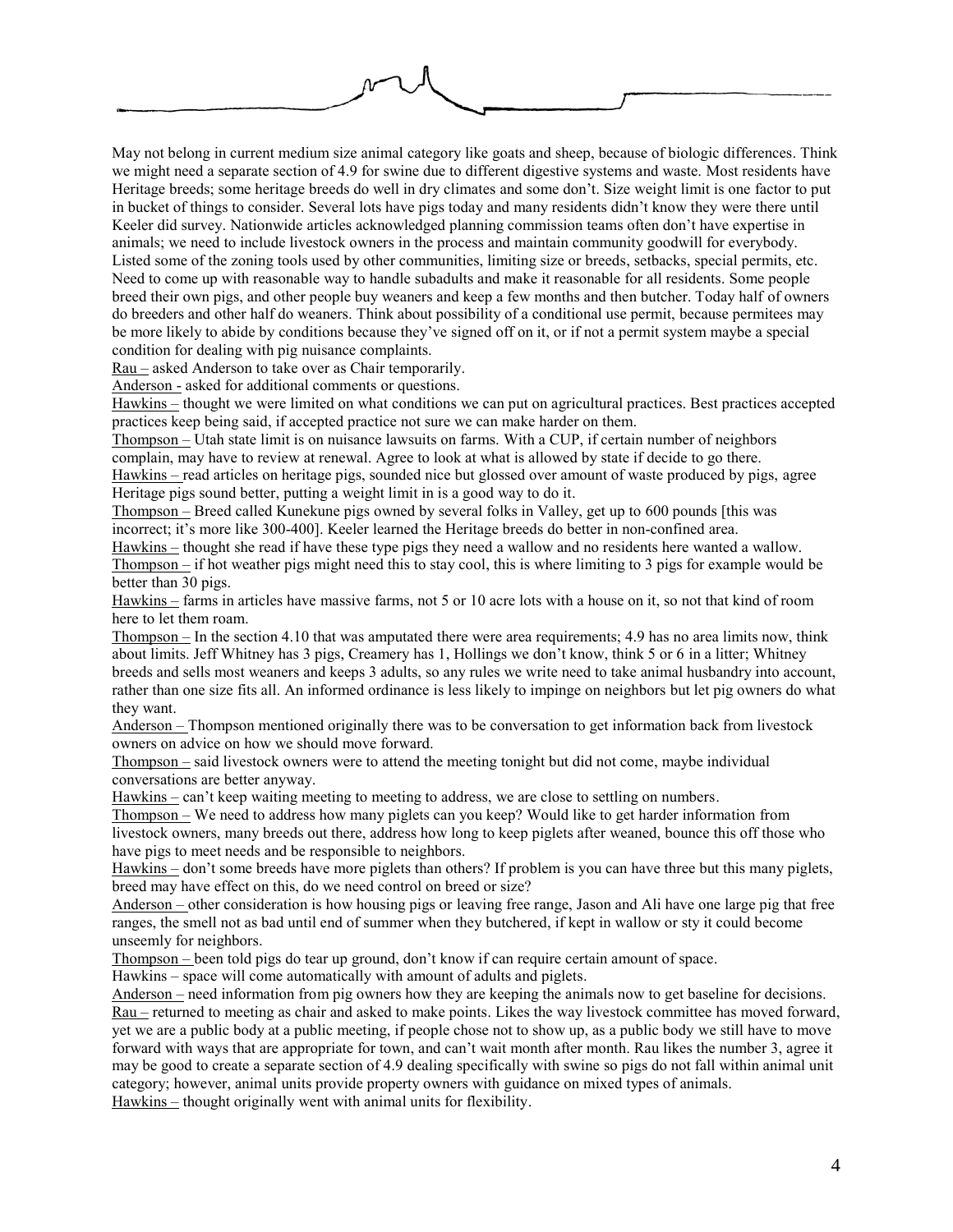

Thompson – We're just talking about pigs tonight, we could set animal unit value to end up with max 3 adults, but need rules about piglets. We need to keep with a formula so can figure out combinations allowed. Possibly assign different value to pigs, to get numbers we can live with.

Anderson – asked Rau if could keep separate out by digestive output?

Campbell – requested permission to talk as part of livestock committee, counterpoints need to be made. Need to address pollution and water contamination, carefully read material from Colleen, from article on how to keep waste, saying all manure must be kept in water tight container, we are talking about more high pollution animals now, talked about smell from neighboring pigs while at pavilion for meeting. Majority of residents don't want to deal with really bad odor, could be impacted by bad smell day after day. Not fair to subject residents to this—nuisance is not a strong enough word to reflect impact on residents. Town seems to have zero will to enforce anything. If we have some who handle pigs well, that can be ok, but we have had really bad pig situations in past in Valley, so bad thought some people were going to have to leave. Set number low enough so it won't be a problem, it's not fair to residents to have this hanging out there. Livestock Committee has been stalled for 4 months, it had a reasonable proposal at its second meeting and some input with no constructive suggestions on numbers. Stalling process, do need to get on with this or it could be really bad, someone could come in now and claim the right to have 30 pigs. Heritage breed adult swine are 300+ pound animals, not medium size animals when they go to market.

Curtis – In tune with amount of time been waiting for answers from livestock owners on what to consider, need all information we can get from livestock owners but has been month after month, does feel we are stuck waiting for input not bringing to us and we need to act. My main question on setting number is on breeding vs non-breeding. I think the number of 2 pigs is good. As far as breeding pigs, how to manage lots/litters that come 12 at a time? Breeding pigs have a litter of 12. Can't just keep waiting for answers that don't seem to be coming. Have gone out to livestock owners and formed a committee added a livestock owner to committee, and asked and asked, had monthly meetings, for public input. Agree with thought we need to get recommendations to Town Council as early as tonight.

Thompson – As a short term solution, suggest looking at 4.9 animal unit assignments. Mature swine AU is .6, beef cow is 1, what we could do soonest is we update that number. It's quicker to change this language to not allow more than 3 adult pigs, and would be better than a moratorium.

Hawkins – what is better than a moratorium?

Thompson – A moratorium would be quicker, but the quickest way to not have more than 3 adult pigs, would be to change formula. We found out it is legal to have a moratorium, with no increase in swine for 6 months. We could change animal unit value of swine, leave them in large size category as 1 or 1.5 units, and amend line at beginning to no more than 8 large animals or 3 adult swine.

Hawkins - We could still have a moratorium and update the wording

Campbell – Once council starts considering an amendment to ordinance, think 6 months waiting period kicks in. Thompson – suggest allowing 3 based on experience of Jeff Whitney and how he operates.

Campbell – we should not set ordinances to meet need of one person. We need to address needs of all residents. Original zoning ordinance was set for personal use livestock, what was appropriate 40 years ago could use some fine-tuning now.

Clerk read teleconference chat public input—

Mayor Duncan chat - [Dec 2, 2020 at 7:55:30 PM] Jazmine: Yes, just assign them as a 1 [Dec 2, 2020 at 7:55:30 PM] Jazmine: I agree with 2, not everyone would rotate their females just because Jeff does. Some would just go ahead and breed both of them at once and that is going to lead to what we're trying to avoid.

Russ Cooper chat – russcooper1954@gmail.com 7:59 PM - I believe a moratorium would be a last resort. 3 is a great choice, and a time limit on the weaners.

Thompson – maybe first we should decide pigs or no pigs, if want to ban swine then discussion is moot. Doesn't remember what the survey results showed about banning.

Curtis – was about 50 50 response on survey.

 $\overline{\text{Campbell}}$  – could make strong case for slowly phasing pigs out, if we pick no pigs, or pick 2, that's way better than 30 pigs.

Rau – asked for clerk to read new comments in chat, clerk read thumbs up from Russ Cooper, Rau asked if someone wanted to make a stab at appropriate language.

Hawkins – are we going to have a moratorium and a limit or one or other or both?

Thompson – first thing we need to decide is are we going to ban pigs or not?

Hawkins – pretty sure we agree on not banning as survey is 50 50, lower limit is more appropriate.

Curtis – don't know I can support totally banning right now.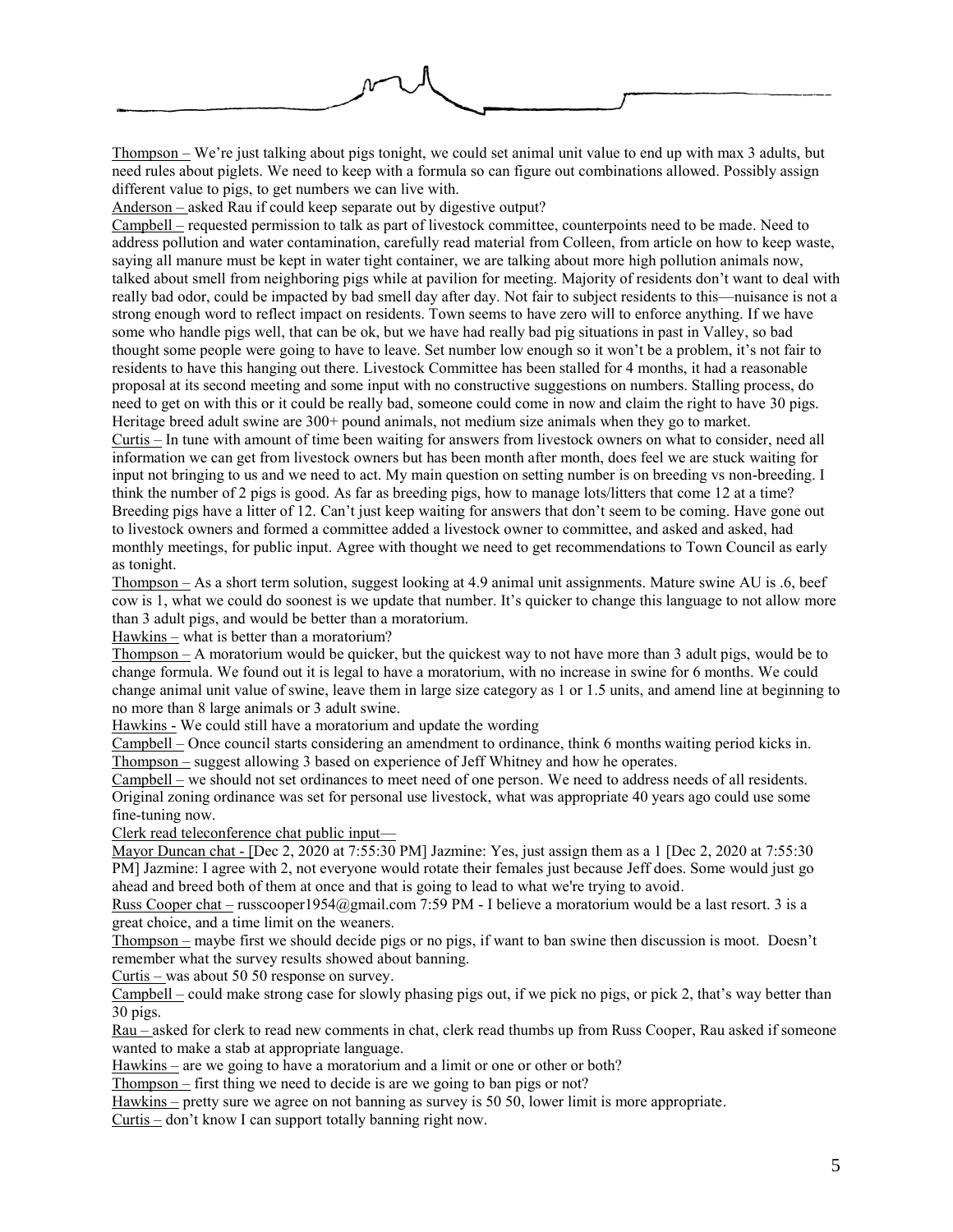

Thompson – hoping to come up with ways to reduce possibility pig keeping would be objectionable for neighbors, think about whether a CUP for swine might help with enforcement.

Curtis – would we support 2 non-breeding?

Hawkins – I could see 2 of the heritage breeds, we support heritage breeds that don't exceed certain amount of pounds.

Campbell – could present argument for no pigs, but if we could go with 2 pigs tonight this is a massive improvement.

Hawkins – think this would have a lot of support in community.

Anderson – agree and as Jazmine suggested assign them as 1 animal unit with 2 adults maximum.

Rau – that would mean in section 4.9.4 of 85-3 under large size adults swine are assigned a value of 1 and under medium size adults, swine feeders mentioned twice is deleted.

Thompson – additionally under large size adults, add phrase "8 large size animals or 2 swine".

Rau – who can put in language that we can work with now?

Clerk read Mayor Duncan chat - 8:07 PM - Bill you're doing a great job, congrats on almost making it through your last meeting! I really appreciate all of the work you've done for the PLUC! To clarify, a moratorium would need to be presented as an ordinance with lots of detailed reasons to back it up. I feel like some amendments to 85-3 are going to be just as effective and possibly even faster. I like where the number conversation is going, it makes the most sense for fast action.

Hawkins – so, if this proposed amendment is passed to Town Council it becomes automatic moratorium while we work on the rest?

Thompson – legal opinion was that starting amending language does not start an automatic moratorium.

Campbell – time clock states when an item shows up on Town Council agenda and is discussed, starts 6-month clock.

Mayor Duncan – actually it doesn't work that way. It was brought to our attention that since this is currently an allowed use without a permit required, to place a moratorium this would have to be presented as an ordinance and would have to include all the detailed reasons to have it. To just have on the agenda in this case does not start a 6 month clock.

Campbell – PLUC would write amended language and council has option if to do formal moratorium.

Mayor Duncan –if PLUC comes up with amended language and gets the public hearing scheduled, and get it done is the best thing. Not sure why anyone would get pigs in wintertime.

Campbell – PLUC could make motion tonight to amend max number of swine, 2 or whatever is picked, and send to Town Council. That would give Council time to talk about numbers. No, PLUC would still have a public hearing before going to Town Council.

Curtis – could we give Council two pieces?

Rau – We're required to have a public hearing if we have amendment to ordinance.

 $\overline{\text{Russ Cooper}}$  – would this still allow for weaners for a period of time to fatten up and slaughter?

Thompson – Will have language for weaners.

Thompson chat of text - 8:14 PM Following large size adults over 6 months of age - (No more than 8 large sized animals from this category shall be allowed as a permitted use on each legally platted lot; no more than two adult swine are permitted per legally platted lot).

Rau – asked if swine are included in 8?

Thompson - said yes, instead of adult swine, call it broodstock swine, swine of a breed that typically does not exceed 600 pounds.

Anderson – keep it simple, decimals will get confusing.

 $Hawkins - think 600 pounds is high.$ 

Thompson – Kunekune get this large [that was incorrect].

Rau – put unit at 1 and all can be revised as we have more time. Next month we will have a public hearing on this and will have the chance to get language in place.

Thompson – this is enough to get moving forward, will send final version to all.

Rau – will delete the swine lines from medium category? Thompson said yes.

Rau – motion has to be that we will table this with understanding we will have draft language for next meeting that will include a public hearing – or if don't table, but we will table, could be discussed language that will be refined for presentation to the public.

Campbell – do we need a motion to go forward in process for a public hearing?

Hawkins – why can't we have a public hearing this month?